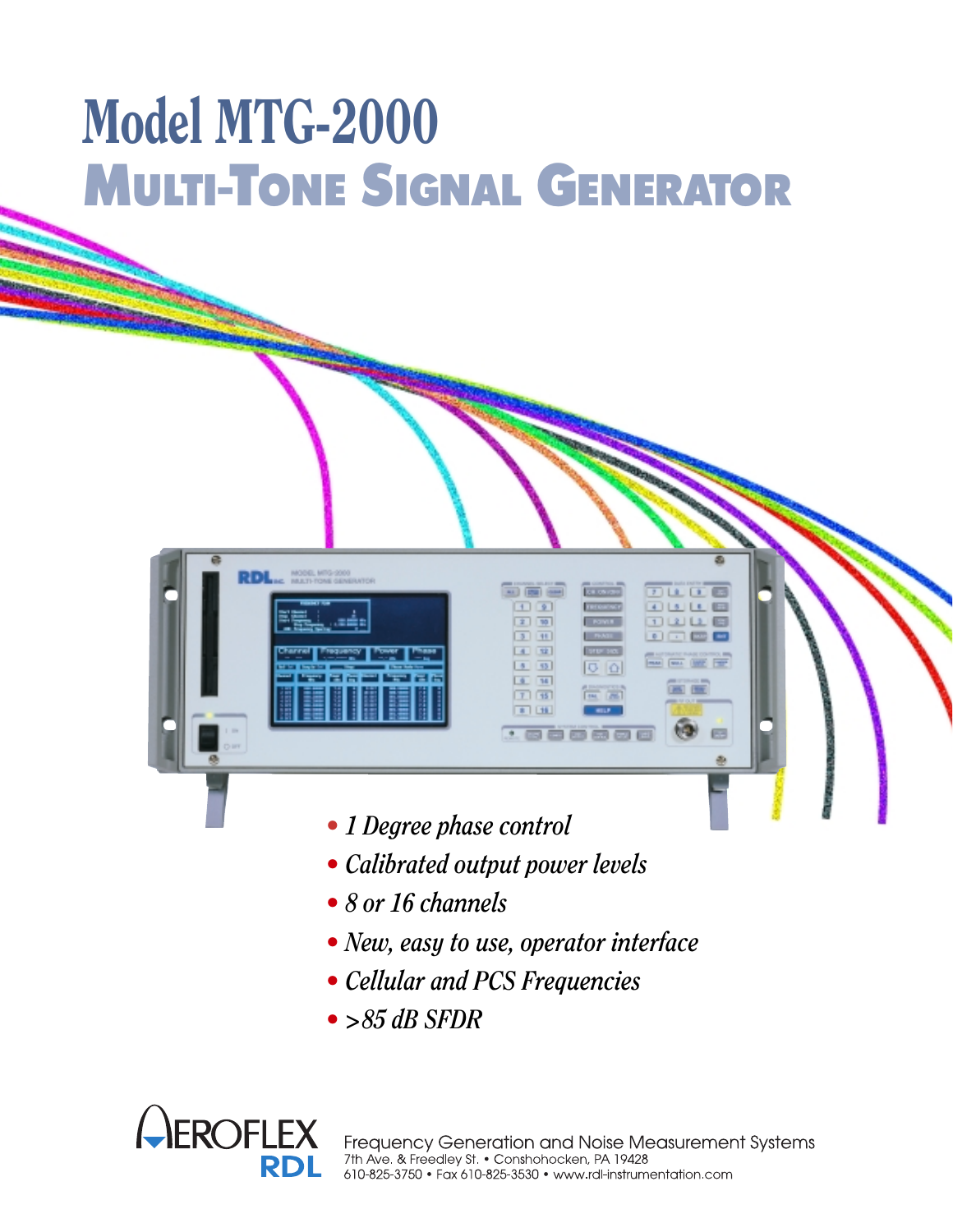## MTG-2000 MULTI-TONE SIGNAL GENERATOR

#### What is the MTG

The MTG is a multi-tone signal generator where up to 16 CW signals are output simultaneously. These signals are internally combined so that the intermodulation products are controlled to be at very low levels. This output signal is primarily used to test the intermodulation performance of high power amplifiers (HPA).

Each tone is generated by a synthesizer that has 10 Hz frequency resolution and can be set to any frequency within the frequency range of that module. Any given MTG unit can be outfitted with up to 16 synthesizers. The typical configuration is either 8 or 16 tones. Both frequency range modules, Cellular and PCS, can be installed in a single MTG. The MTG represents a cost effective way to simulate the conditions presented by a base station to the output HPA.

#### Applications

Multi-channel amplifiers need to be tested with signals that represent the "real world". Any given base station can generate a set of carriers that might phase-align and increase the peak power to very high levels. The phase control capabilities of the MTG provide the means to simulate these signal conditions and verify that the HPA meets the intermodulation/linearity requirements of that particular communications system. Phase alignment (Phase Peaking), an automated sub-routine in the MTG, allows the user to make a signal that tests to controlled and repeatable peak-power conditions.

#### Random phase

This mode is provided in the MTG to verify that a feed-forward amplifier can properly respond to the varying peak power conditions presented in an actual base station. This mode, called "Continuous Random Phase", randomly moves



the phase of each channel at a controlled rate and generates a signal that has a varying peak power similar to the conditions in an actual base station. It has been empirically determined that 16 tones, operated in a continuously changing phase condition, simulate the signal presented to the HPA in both Cellular and PCS systems. Most amplifiers are tested in both the "Phase Peaked" and "Continuous Random Phase" modes to verify that the amplifier can safely respond to the highest peak power condition (Peaked) and operate in a more "real world" condition (Random Phase) where the peak power is moving over a 6-10 dB range; a range that is caused by modulation and phase drift.

#### Calibrated outputs

The MTG has calibrated output levels with 0.1 dB resolution. The tone-to-tone variation can be as high a 10 dB to simulate tilt or to compensate for signal path variations.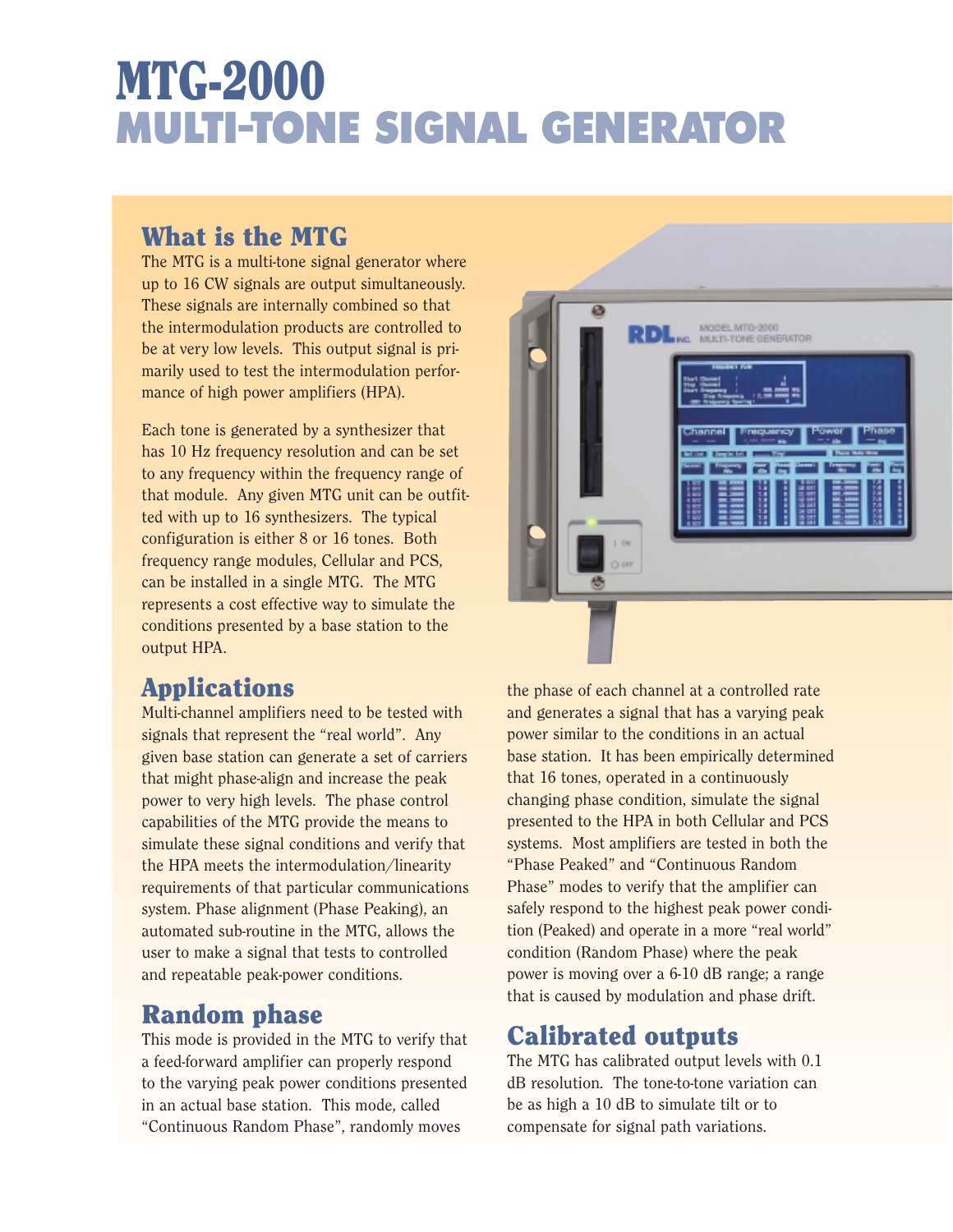

#### Individual outputs

Each individual tone generated inside the MTG is output on the rear panel for use in testing devices that need power levels higher that those available at the combined output of the MTG.

Easy ATE

A "Lab View" driver is available for controlling the MTG which allows for easy incorporation in ATE applications. Those users of the Model IMD Multi-tone Generator can easily move to the MTG through the use of the "IMD emulation" IEEE bus command set.

#### About Digital modulation and 3G applications

The latest digital modulation techniques and the need for more capacity has made HPA (High Power Amplifier) testing much more demanding. These applications have signals where the peak-

Channel 'hase requency owel

Data Entry 0-9 followed by GHz, MHz, or kHz will change FREQUEMCY DATA ENTRY IN FROCESS. Press Appropriate UNITS or ENT Key When Finished

**Figure 1** The "Help" menu can be accessed at any time for information about any data entry and its format. This screen shows the display while the "Frequency" of Channel one is being changed.

| Data Entry followed by Units keys to change how FREQUENCY Steps<br>Have changed the Phases of all channels that are On, the unit is PEAKED |                                                                                                                      |                                                      |                                                   |                                                                                             |                                                                                                                      |                                                            |                                                     |  |  |  |
|--------------------------------------------------------------------------------------------------------------------------------------------|----------------------------------------------------------------------------------------------------------------------|------------------------------------------------------|---------------------------------------------------|---------------------------------------------------------------------------------------------|----------------------------------------------------------------------------------------------------------------------|------------------------------------------------------------|-----------------------------------------------------|--|--|--|
| Channel<br>Red Co.                                                                                                                         |                                                                                                                      | Frequency                                            |                                                   | Power                                                                                       | Phase                                                                                                                |                                                            |                                                     |  |  |  |
| <b>Chamed</b>                                                                                                                              | Sample:<br>7 годинац<br><b>H-P</b>                                                                                   | <b>DUTT</b><br>dilə                                  | Freq Step<br>thance<br>deu                        | 0.00001<br><b>Channel</b>                                                                   | Phase Mode:<br><b>Регористо</b> ц<br>PH2                                                                             | <b>Finance</b><br>d En                                     | Ehren<br>dro                                        |  |  |  |
| 0n<br>п<br>z<br>0n<br>3<br>0 <sub>n</sub><br>٠<br>0 <sub>n</sub><br>质<br>0n<br>6<br>0n<br>7<br>0 <sub>n</sub><br>n<br>0 <sub>n</sub>       | 1,708,80000<br>1,733,33333<br>1.766.66666<br>1,880.00000<br>1,000,33003<br>1,866.66666<br>1,908,00000<br>1,933.33333 | 9.9<br>0.8<br>8.8<br>8.8<br>8.8<br>B.0<br>0.8<br>0.8 | 117<br>46<br>336<br>336<br>236<br>352<br>35<br>38 | ٠<br>Űπ<br>18<br>Űπ<br>11<br>Űп<br>12<br>Űπ<br>13<br>ūπ<br>14<br>Űπ<br>15<br>Űπ<br>16<br>Űп | 1.966.66666<br>2.000.00000<br>2,833,33333<br>33083.808.5<br>2,180,00000<br>2.133.33333<br>2.166.66666<br>2,280.00000 | $B - B$<br>0.6<br>8.8<br>$H_{-}$<br>H.H<br>0.8<br>0.8<br>H | 322<br>1831<br>40<br>43<br>215<br>278<br>116<br>115 |  |  |  |

**Figure 2** This screen shows that the 16 channels have been "Peaked" (phase aligned) and is being used to change the "Step Size" for later manipulation of the frequency of the individual channels.

power can exceed the average power by many dB. These applications also require that the ACP (Adjacent Channel Power) be >65 dB down, sometimes > -75 dB as in the case of GSM/EDGE. This places unprecedented demands on the amplifier and the test equipment. The MTG-2000 has the dynamic range needed to generate a signal that can actually verify that the HPA or MCPA meets these requirements. The MTG-2000 can be used to create signals that closely simulate these signals without the dynamic range limitations of a digital modulator or the need for applicationspecific filtering.